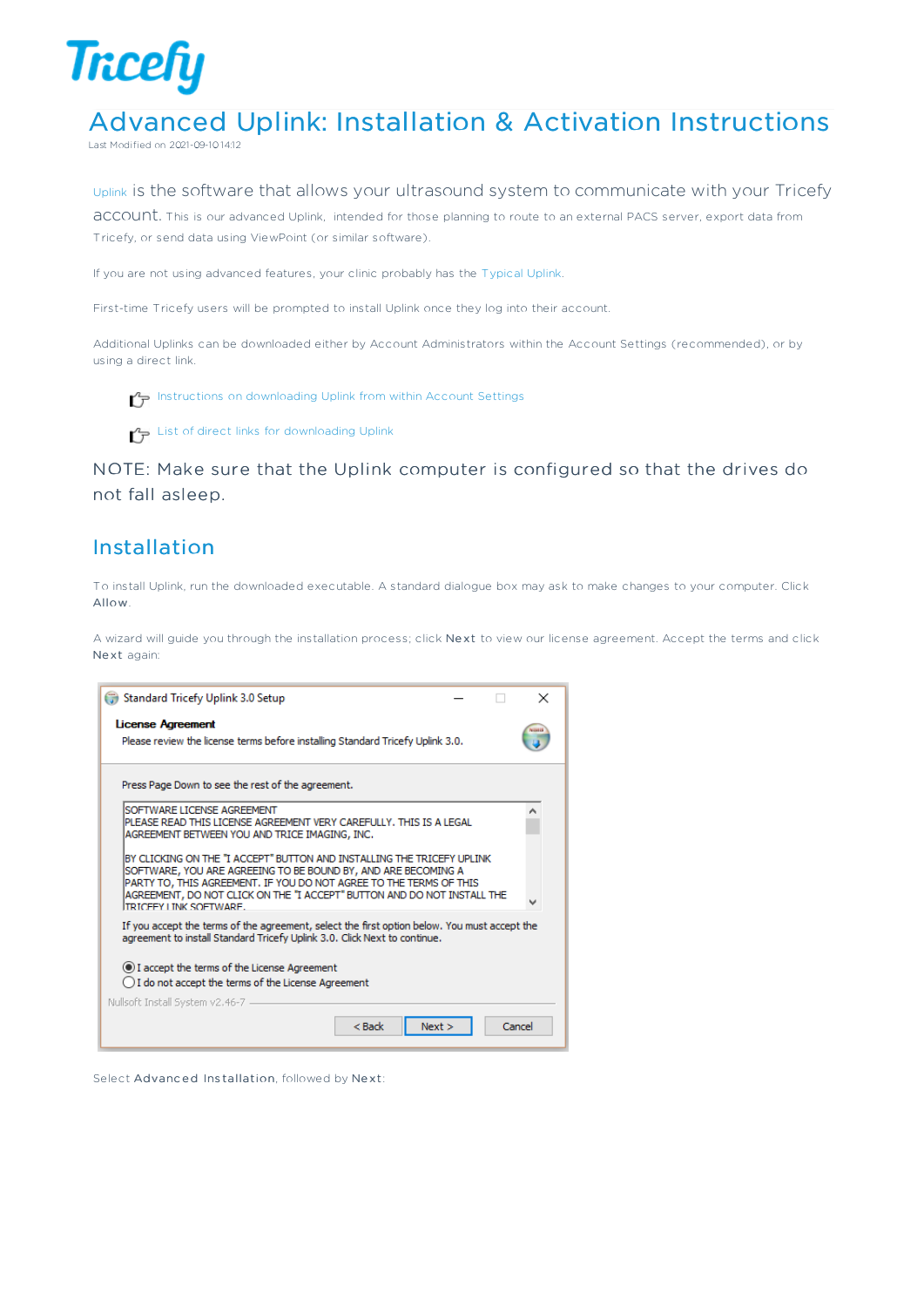

| Standard Tricefy Uplink 3.0 Setup                                                            |        | ×             |
|----------------------------------------------------------------------------------------------|--------|---------------|
| <b>Begin Tricefy Uplink Installation</b>                                                     |        | <b>PERMIT</b> |
| Tricefy Uplink Installation Type<br>$\bigcirc$ Typical Installation<br>Advanced Installation |        |               |
| Nullsoft Install System v2.46-7<br>$<$ Back                                                  | Next > | Cancel        |

There are two main components to the installer:

| Standard Tricefy Uplink 3.0 Setup<br><b>Configure Tricefy Uplink</b><br>Sending and Receiving Data | $\times$                                                                                     |
|----------------------------------------------------------------------------------------------------|----------------------------------------------------------------------------------------------|
| Send Data to Tricefy using:<br><b>ODICOM Only</b><br>ViewPoint 6 & DICOM<br>◯ File Export & DICOM  | Receive Data from Tricefy to:<br>Route to Local DICOM Server<br>Use in DICOM Query/Retrieve  |
| DICOM Port:<br>104<br>Nullsoft Install System v2,46-7                                              | Tricefy-Only Computer<br>Tricefy Expert Settings:<br>Enable<br>$<$ Back<br>Install<br>Cancel |

- Sending Data: These options, shown in the green box, specify how you intend to send data to Tricefy
	- Options are further explained in the section below
- . Receiving Data: These options, shown in the blue box, specify where you intend to route data received from Tricefy (to a PACS server or Query/Retrieve)
	- If you are not routing data, leave these boxes unchecked
	- Options are further explained in the section below

Check the Tricefy-Only Computer box if this computer is intended specifically for Uplink. If this computer is used for other things, it is recommended to leave the box unchecked.

There is a wide variance of functions this Uplink can perform - if such functionality applies to you, Tricefy staff will walk you through enabling the Tricefy Expert Setting. Most of us will just leave that checkbox empty.

# Sending Data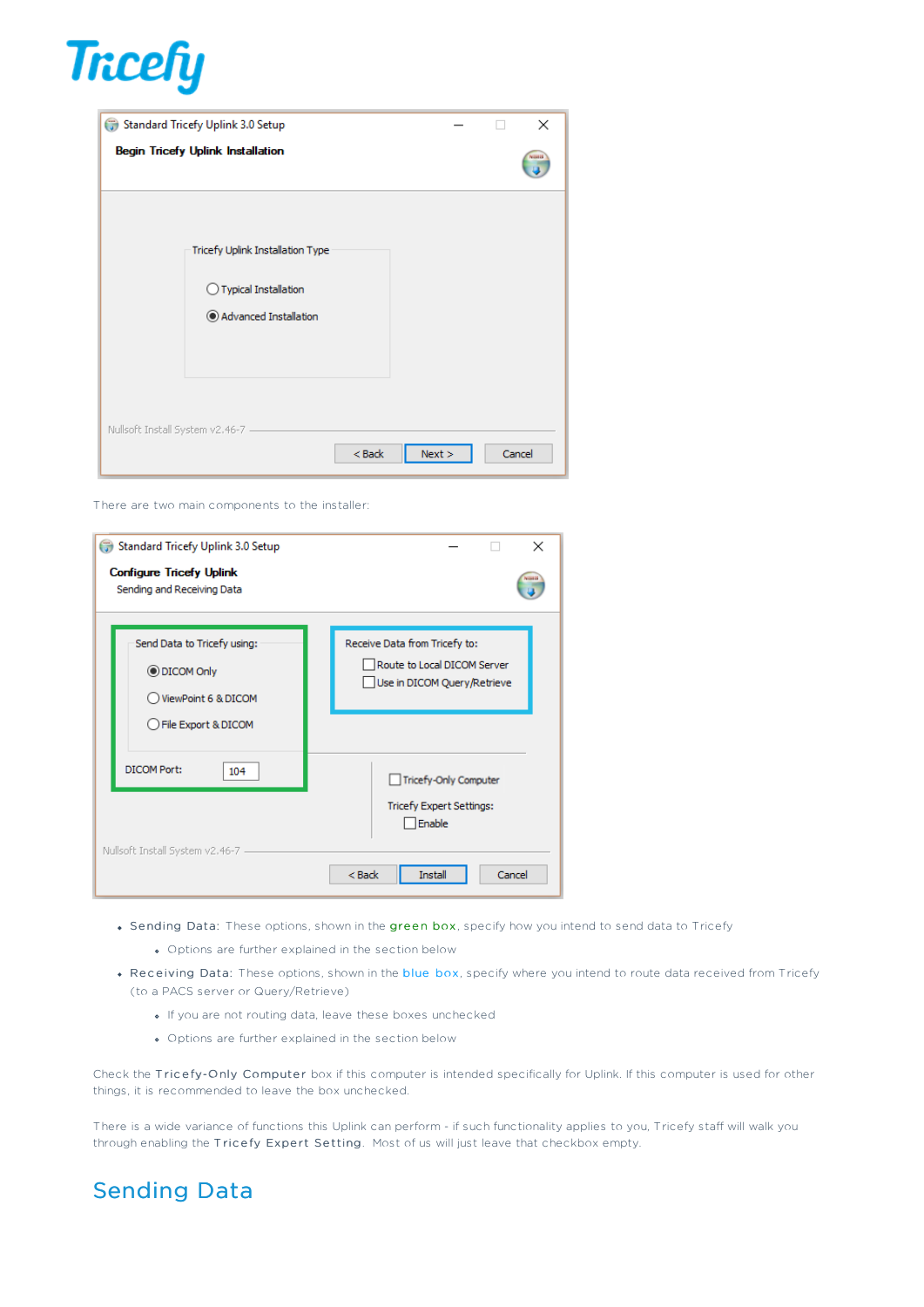

Select one of the following:

- DICOM Only (Default shown above): Choose this option if you are only sending data to Tricefy using the ultrasound system
	- DICOM Port will be 104. If another application is using Port 104, the DICOM Port will be 105
		- Please note that if both 104 and 105 are in use, you can enter a different Port instead. Trice recommends 11112
- ViewPoint 6 & DICOM: Choose this option if you are using ViewPoint 6 software
	- When this option is selected, additional fields are visible with default, pre-populated settings:

| Send Data to Tricefy using: |                           |
|-----------------------------|---------------------------|
| O DICOM Only                |                           |
| O ViewPoint 6 & DICOM       |                           |
| ○ File Export & DICOM       |                           |
| DICOM Port:                 | 104                       |
| Uplink Send Folder:         | c:\VP PDFexport           |
| ViewPoint Folder:           | c: \VPProducts \ViewPoint |

- DICOM Port will be 104. If another application is using Port 104, the DICOM Port will be 105
	- Please note that if both 104 and 105 are in use, you can enter a different Port instead. Trice recommends 11112
- Uplink Send Folder is the destination of data that is exported from ViewPoint (this data will be uploaded to Tricefy)
	- Modify this location to accommodate your clinic's network.
- ViewPoint Folder is the location of the installed ViewPoint software. Modify this location to where your clinic installed ViewPoint
- File Export & DICOM: Chose this option if planning to export data before uploading to Tricefy
	- When this option is selected, additional fields are visible with default, pre-populated settings:

| Send Data to Tricefy using: |                |
|-----------------------------|----------------|
| ◯ DICOM Only                |                |
| ◯ ViewPoint 6 & DICOM       |                |
| ● File Export & DICOM       |                |
| DICOM Port:                 | 104            |
| Uplink Send Folder:         | C:\TriceExport |
| File Extension:             |                |

- DICOM Port will be 105 (if Port 105 is already in use, you can enter a different Port instead. Trice recommends 11112 )
- Uplink Send Folder is the destination of exported data (this data will be uploaded to Tricefy)
	- Modify this location to accommodate your clinic's network this folder must be created on your network
- File Extension specifies what kind of files are allowable for export
	- The default setting, .\*, allows all file types to be exported. Change this file extension to limit exported data to only the specified extension (.dmc, .pdf, etc.)

#### Receiving Data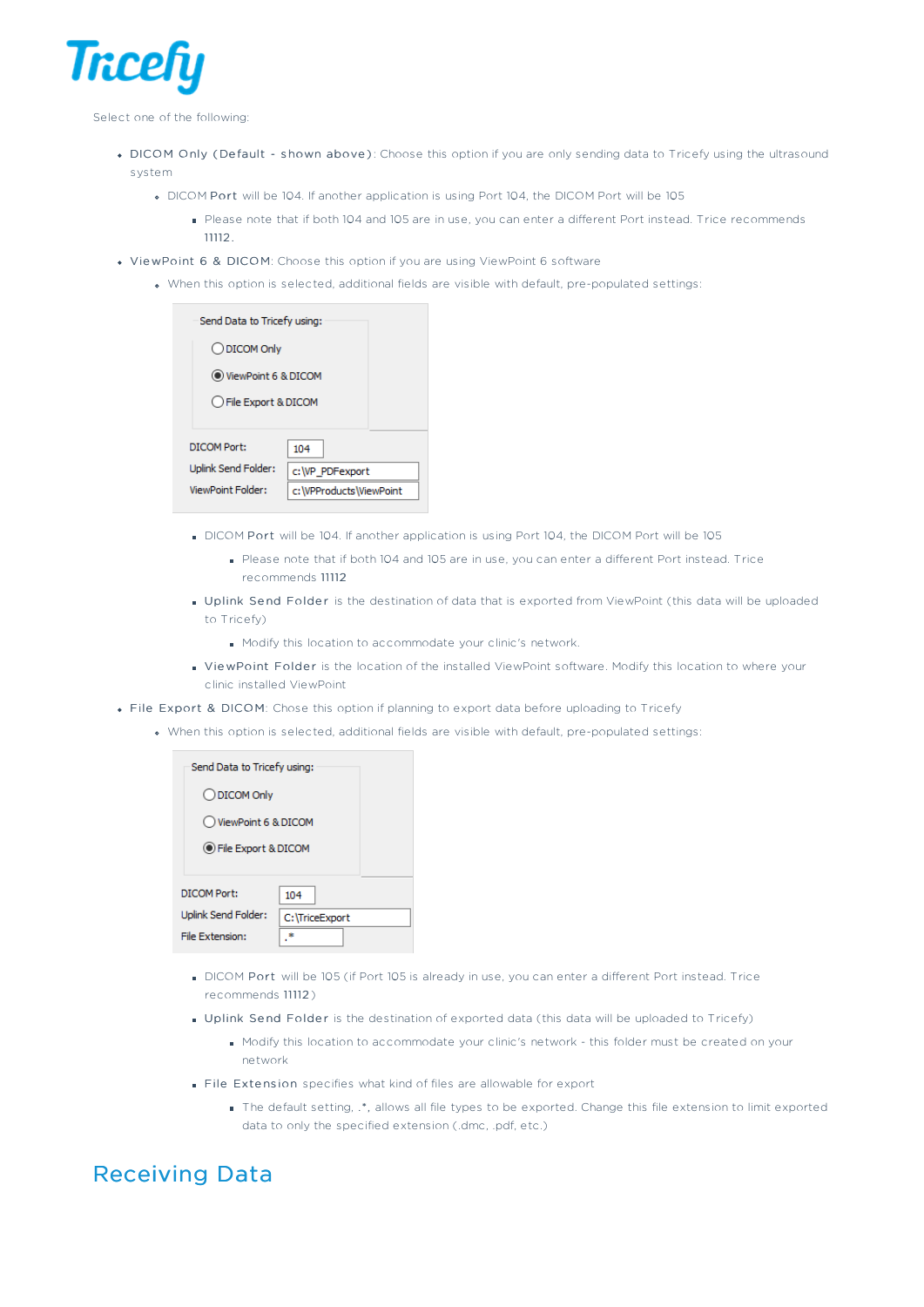

If your clinic intends to receive data from Tricefy to route to another location, such as a PACS, select either Route to Loc al DICOM Server or Use in DICOM Query and Retrieve.

- If your clinic does not intend to route data, leave both boxes unchecked
- If your clinic does intend to route data, check the appropriate box to enter additional information. Content entered below will tell Tricefy where to send the data:

| Port:              | 104       |
|--------------------|-----------|
| <b>IP Address:</b> | 127.0.0.1 |

- Port: Enter the destination port of the server/PACS receiving data
- . IP Address: Enter the IP Address of the server/PACS receiving data

After you finish the Uplink installation, you will have to setup routing in your Tricefy account. Refer the following instructions:

Setting up Local Routing in Tricefy

#### Install

After entering all applicable information, click Ins tall to complete the installation.

A dialog box will display when the installation is complete. Take note of the displayed IP address and Port. This information will be entered into the ultrasound system during configuration.

Tricefy Uplink 2.0 Setup

Your Uplink services will use port 104 (IP Address: 10.173.49.49)

Click OK to close this window.

# Additional Information

There are now two services are running in the background of your computer. These services, Trice\_boxComm and Trice\_storescp, communicate and transfer data with Tricefy. For this reason, it is important to ensure that firewalls or proxy servers are not configured to block these services. Restricting either service will prevent Tricefy Uplink from working.

If you are unsure about firewalls and proxy servers at your clinic, contact your IT department.

To test communication and data transfer with Tricefy, use the imaging machine to Ping and Verify after configuring the imaging machine.

### Activation

Immediately after installation, a browser window displays to activate the new Uplink. If not already logged into Tricefy, a login window will display first.